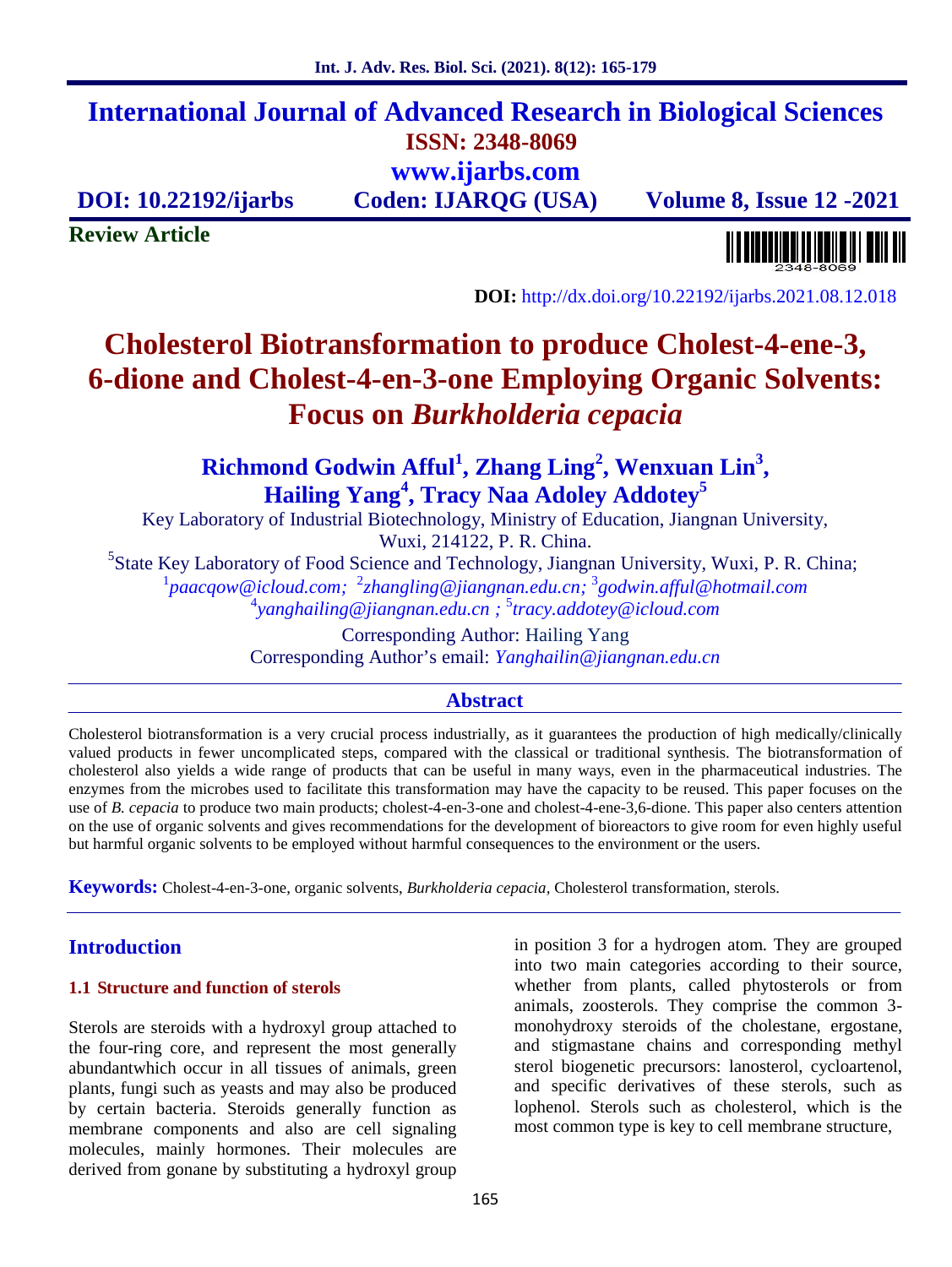#### **Int. J. Adv. Res. Biol. Sci. (2021). 8(12): 165-179**

cell growth and proliferation, secondary messenger in developmental signaling, occurring in cellular communication, general metabolism and plays a major role as a precursor to steroid hormones, bile acids and fat-soluble vitamins. Cholesterol, which is the major sterol in animals, is synthesized by animal cells. It is an amphipathic molecule, that is; it has polar (- OH) portion and a hydrophobic backbone, and plays a key role in membrane fluidity, cell growth and proliferation [1], [2]. Steroid hormones are known to regulate signal transduction pathways and influence various aspects of cell proliferation and tissue differentiation by binding to intracellular receptors that function as transcription factors to modulate specific gene expression. Steroidal compounds are widely used in pharmaceutical preparations as antiinflammatory, diuretics, immunosuppressive, contraceptive and anticancer drugs, as well as in other applications [3]–[5]. Sterols are usually constituents of human oils [6], [7]. Phytosterols, for example, have been licensed by the US FDA for use as a food supplement after clinical trials showed that phytosterols have the ability to inhibit cholesterol absorption sites in the human intestine [8].



1. The structure of sterols comprising of a hydroxyl group attached to the steroidal four-ring core. The physiological activity of steroids depends on their structure, i.e., the type, number and regio- and stereo position of the functional groups attached the steroid core; the oxidation of the rings.

2. Graphical representation of a cholesterol molecule.

### **1.2 Research progress of the bioconversion of Sterols**

The cumbersome and costly nature of classical methods of transformation has left the research industry more focused rather on the microbial transformation, which has rather proven more efficient. Attention to this research field was drawn by the advances made in genetic and metabolic engineering, whole cell biocatalysis in non-schematic media and process monitoring. The biotransformation of cholesterol yields a wide range of very useful products especially in the pharmaceutical industry, some of which have gained tremendous attraction in the research mainstream. Ongoing research is focused at finding novel biocatalysts and the development of biotechnological methods to exploit existing biocatalysts and microbial transformation reactions. Several microorganisms are capable of transforming cholesterol to various products yet the major pitfall has been low bioavailability of cholesterol which is due to the poor solubility of cholesterol in aqueous media. The use of surface-active agents such as Tween 80 or Triton X-100 and other sterol-solubilizing agents such as cyclodextrins have been deployed. However,

the tendency of these surfactants to cause forming can be venomous to the microorganisms even at lower concentrations [9][10]. The use of lecithin in cholesterol biotransformation was reported by Wang et. al. to have improved both the productivity and product yield. The biotransformation with lecithin led to a maximum productivity of 0.127 g/L/day and maximum product yield of 59% (w/w), both higher than the productivity of 0.084 g/L/day and the product yield of 38% (w/w) obtained using Tween 80 as surfactant [10]. Compared with Tween 80, lecithin was more effective in dispersing cholesterol in water by forming micelles with the sterol [9]. However, the use of lecithin only improved yield from 38% for Tween 80 to 59% which is though significant yet leave room for more improvement. Some are achieved by the use of whole cells as biocatalysts, but the toxicity of organic solvents to the microorganisms tend to envenom the whole cell bioconversion. In order to remedy this shortfall, a biphasic aqueous/organic medium has been employed. However, bioconversion is more like to take place at the interface and with whole cells, the cell, being a carrier of the enzyme, which is the real activator seems to occupy a larger part of the interface, reducing the availability of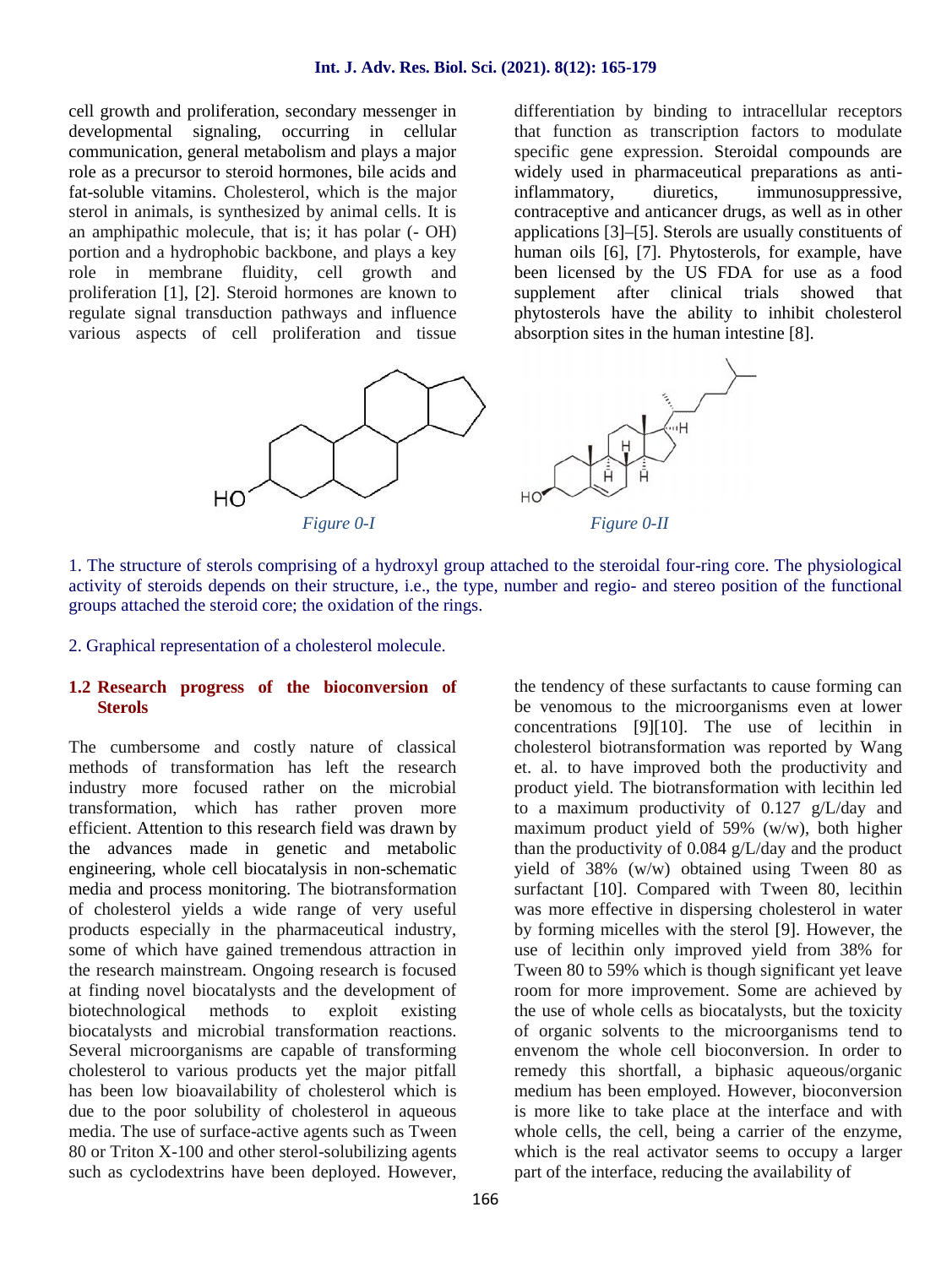the substrate to the enzyme. This in turn causes lower bioconversion rate consequently leading to lower yield of products. Notwithstanding, some methods use surfactants and various metal ions to improve enzyme activity but this does not resolve the issue with substrate accessibility. In order to solve this problem, the use of enzyme solution has been evaluated and is very efficient. However, this method calls for cumbersome analysis of the enzyme responsible for the bioconversion and may not be cost effective. The use of 0microorganisms that are strong enough to withstand the organic solvent environment has been proposed, to enable the bioconversion to efficiently proceed in a single phase. This research centralizes focus on cholest-4-en-3-one and cholest-4-ene-3,6 dione.

# **2. Bioconversion products: cholest-4-ene- 3,6-dione and cholest-4-en-3-one**

# **2.1 Structural identification of Sterol conversion products**

Organic compounds may be confirmed by mass spectrometry, nuclear magnetic resonance spectroscopy, infrared spectroscopy and ultraviolet absorption spectroscopy. Mass spectrum can determine the relative molecular mass of the carbide and infer the compound by observing the ions with different qualities. In the process of actual determination of the structure of compounds, it is usually used with high performance liquid chromatography – mass spectrometry  $(LC - MS)$  [11]. Infrared Spectroscopy (IR) plays an important role in cardiovascular the structural analysis of compounds.The role of the functional groups can be determined according to the position, shape and number of the sample absorption spectrum band, whether or not some functional group exists in the molecule [12]. In conjunction with other spectral methods, it can be used to judge the structure of a compound.

Nuclear magnetic resonance carbon spectroscopy (13C-NMR) and NMR (1H-NMR) are powerful tools for molecular structure determination of organic compounds. The two complement each other to provide structural information about the type, number, interconnection mode and surrounding chemical environment of hydrogen and carbon atoms in molecules [13].

When studying the structure of organic compounds, ultraviolet spectra are mainly used to provide molecular aromatic structures and conjugate systems. Because of the different structure of the compound, the wavelength range and absorption strength of the absorption band are different. Therefore, the measured value of UV spectra and maximum absorption wavelength  $($  max) can be compared with the structural information of known compounds.

To further confirm the product structure, the data obtained can be compared with the relevant literature from the National Institute of Advanced Industrial Science library.

# **2.2 Cholest-4-ene-3,6-dione (CEDO)**

# *2.2.1 Structure, functions and identification of cholest-4-en-3,6-dione*

Cholest-4-en-3,6-dione is a derivative of cholesterol. It is solid, light yellow and has the same maternal structure as the C-17 and is indicated as a precursor for pharmaceutical preparations against colon cancer, obesity, diabetes, rheumatoid arthritis, hypertension, asthma, eczema, inflammation, metabolic disorders, neurodegenerative elderly diseases, central nervous system disorders, gynecopathy, anaphylactic shock. They are indicated as replacement agents in the treatment of adrenal insufficiencies, in the inhibition of HIV integrase, prevention and treatment of HIV infections and treatment of declared AIDS. They also play a role in cholesterol control, as well as and neuroprotective functions. [14]disclosed the application of Cholest-4-ene-3,6 dione in the preparation of drugs for the treatment or prevention of neuron damage. The authors selected different neuron damage models for experiments, and found that CEDO can reduce the oxidative stress damage of hippocampal neurons caused by glutamate, and can reduce the apoptosis damage of small brain granule neurons caused by potassium deprivation. At the same time, Cholest-4-ene-3,6-dione can be used in the brain of stroke rats. In the middle artery occlusion model, it can significantly reduce the infarct volume and has the potential to develop neuroprotective agents with multiple mechanisms.

Cholest-4-ene-3,6-dione has excellent physiological effects such as anti-obesity and improvement of lipid metabolism, which can be used in the treatment of obesity. It was reported by [15] that CEDO has antitumor activity.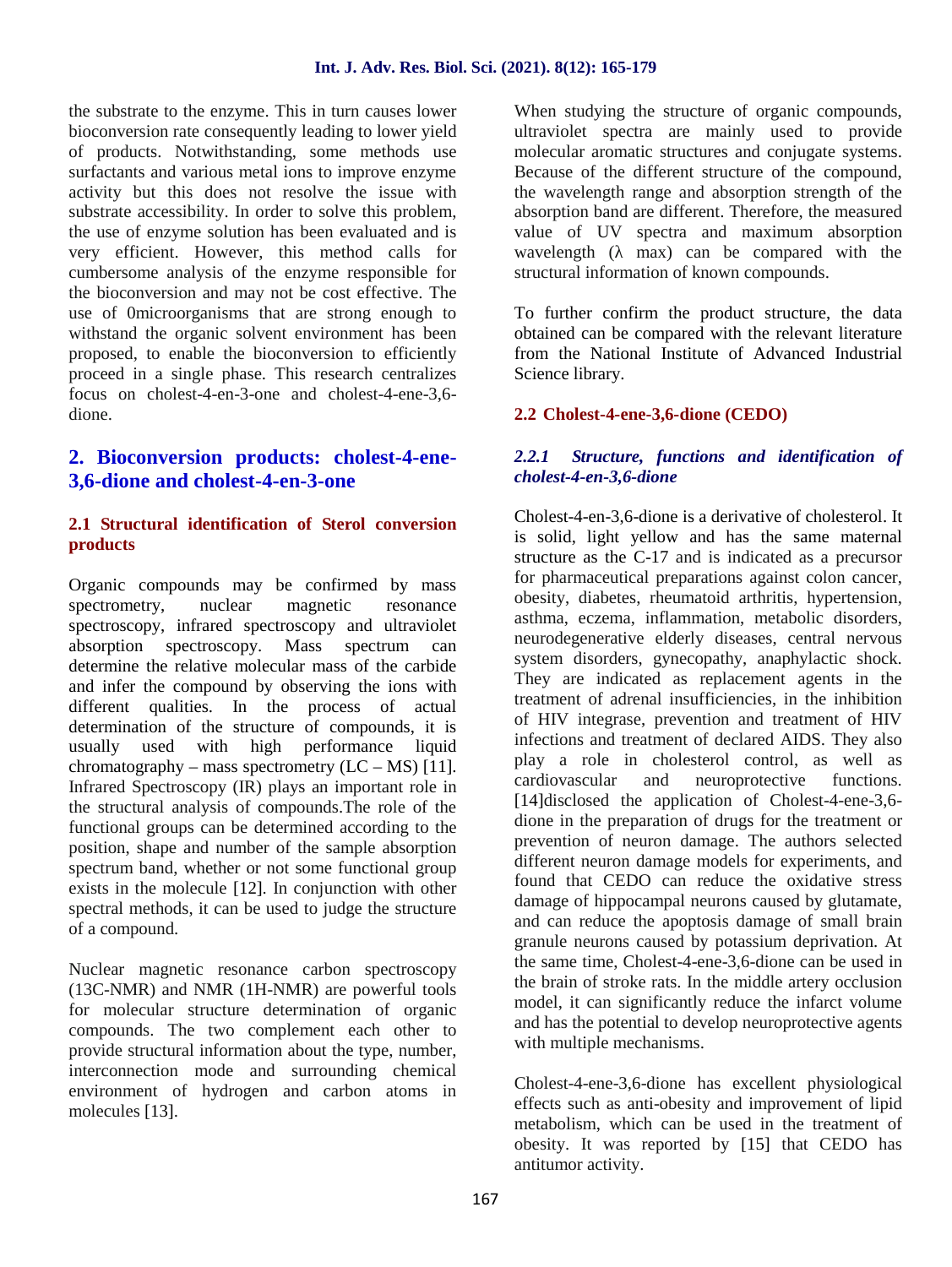

*Figure 0-I: Graphical representation of Cholest-4-ene-3,6-dione*



*Figure 0-II: The MS spectra of cholest-4-3,6-dione (Adapted from Spectral Database for Organic Compounds, SDBS). Molecular weight: 398.6*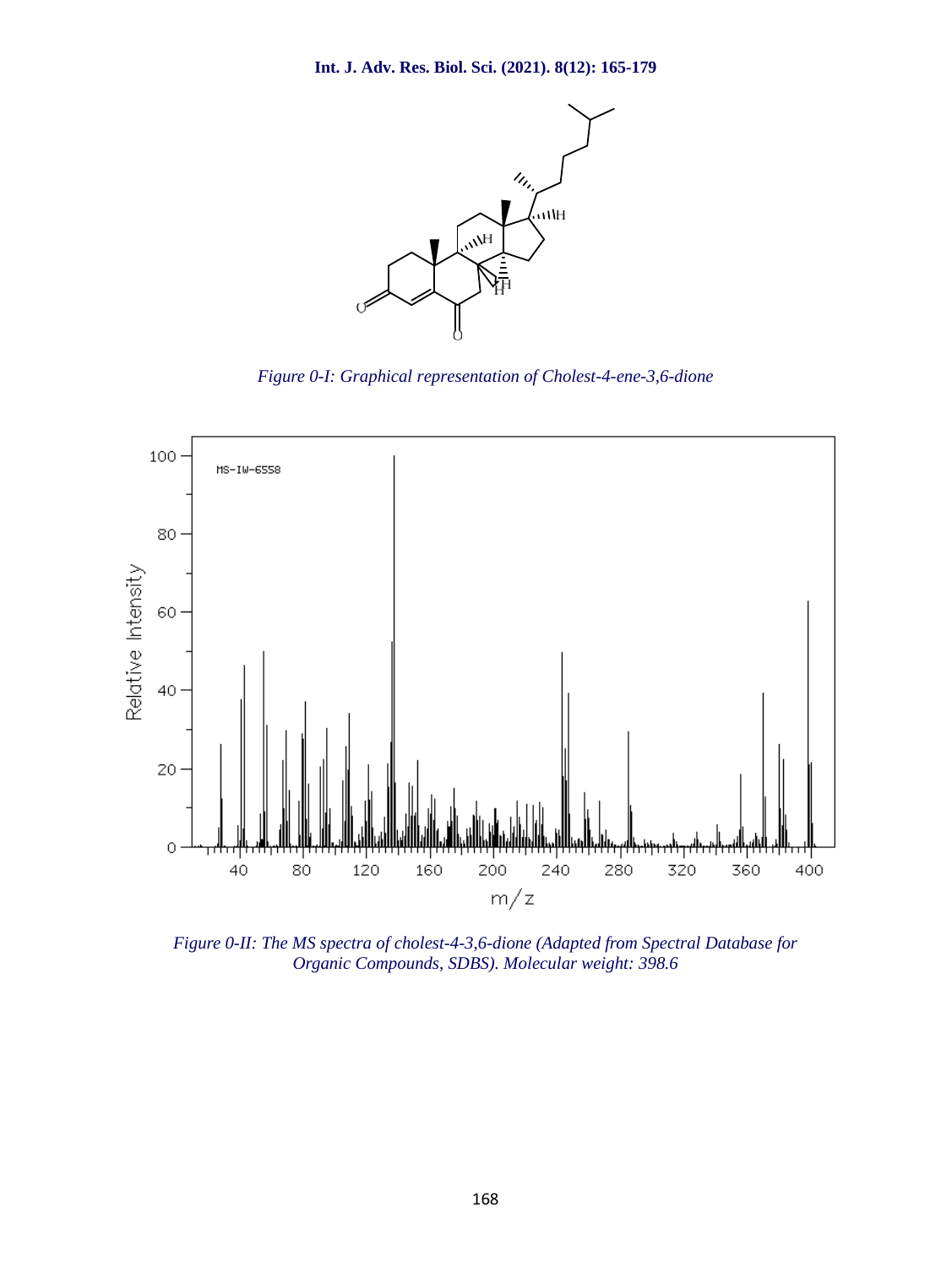



*Figure 0-III: The IR spectra and data for cholest-4-en-3,6-dione (Adapted from Spectral Database for Organic Compounds SDBS)*

# *2.2.2 Synthesis of Cholest-4-ene-3,6-dione*

#### *2.2.2.1 Chemical synthesis*

Cholest-4-ene-3,6-dione has been identified to occur naturally and as a product of the autoxidation of cholesterol [16], [17]. [18] discovered and reported the identification of the compound in marine sponge *Geodia cydonium.* At present, Cholest-4-ene-3,6-dione is mainly synthesized from cholesterol by chemical method. [19] and [20] dissolved cholesterol (2 g) in acetone (250 ml), cooled to  $0 \degree$  C, and then added Jones reagent drop by drop until a lasting orange color was obtained. After stirring the reaction mixture at 0 ° C for 1-2 h, the reaction system was heated to room temperature. The reaction mixture was quenched with methanol, concentrated in vacuum, separated and purified, and Cholest-4-ene-3,6-dione was obtained in 86% yield. [21] proposed that cholesterol (5 g) be dissolved in anhydrous dichloromethane (50 ml) and pyridine chlorochromate (8.34 g), the mixture was stirred at room temperature for 3 days, pyridine chlorochromate (4.2 g) was added again, and then stirred at room temperature for another day, 150 ml of anhydrous ether was added for extraction, the upper organic phase was concentrated, separated and purified, and Cholest-4-ene-3,6-dione was finally obtained in 72% yield; [22] and others obtained Cholest-4-ene-3,6-dione through the oxidation of chromium trioxide pyridine and dichloromethane.

# *2.2.2.2 Biological synthesis*

At present, there are few reports about microbial conversion of cholesterol to Cholest-4-ene-3,6-dione. [23] obtained Cholest-4-ene-3,6-dione in 16% conversion yield by cholesterol oxidase from *Pseudomonas fluorescens*. The transformation process is as follows: cholesterol oxidase first catalyzes cholesterol to sterol-5-en-3-one, then C-6 position is oxidized, and  $\overline{5}$  isomerization to  $\overline{4}$ , resulting in 6 - hydroperoxycholesteryl-4-en-3-one, which is an unstable compound.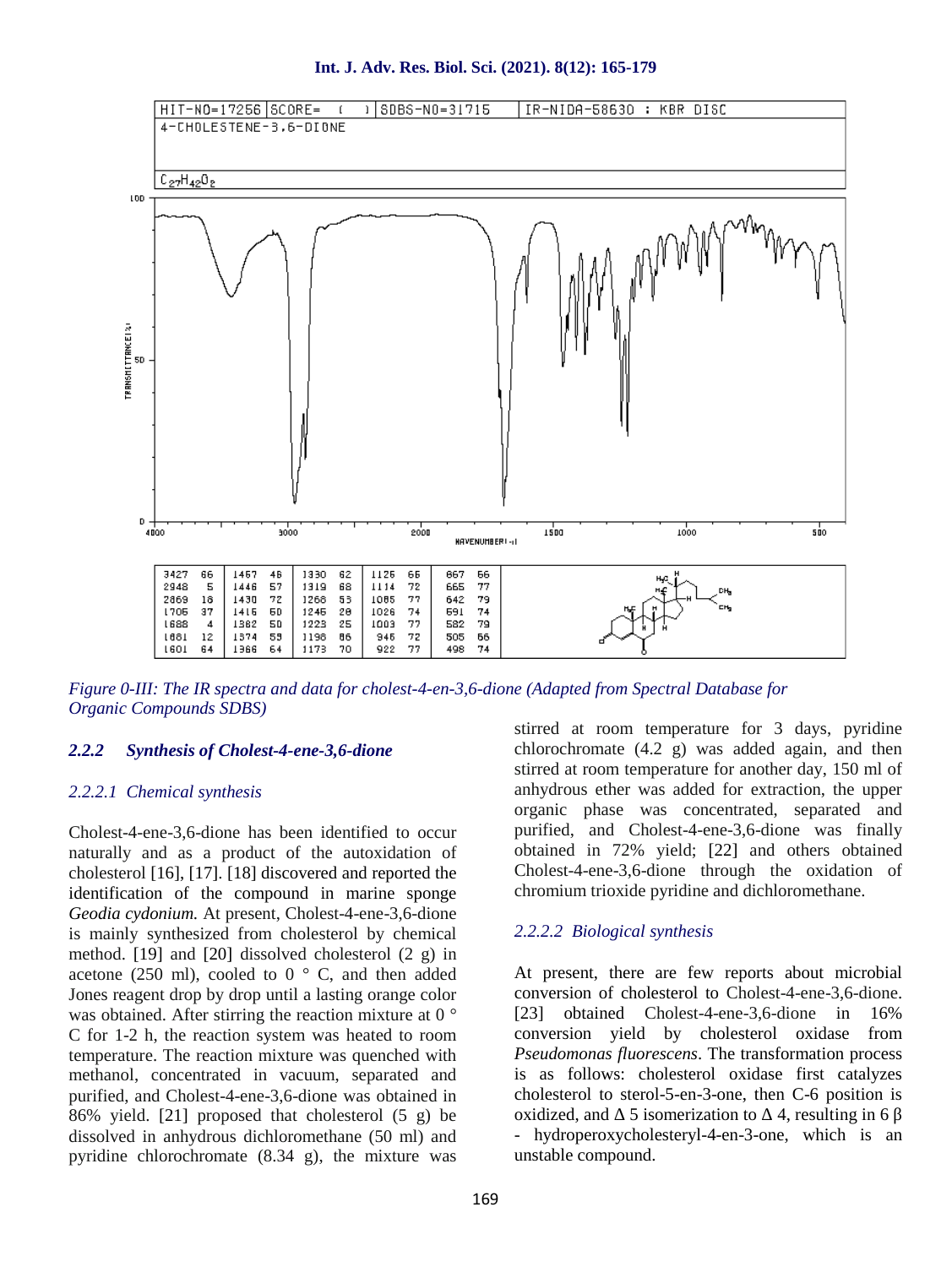With the extension of conversion time, it is converted 2.3 to Cholest-4-ene-3,6-dione. The cholesterol oxidase<br>from Pseudomonas sp. st-200 reported by [241 also  $2.3.1$ ] from Pseudomonas sp. st-200 reported by [24] also experienced the above catalytic process to obtain Cholest-4-ene-3,6-dione. In the recovered catalytic products. In the recovered catalytic products. The weight percent of Cholest-4-ene-3,6-dione was 19.23%.

[25] pre dissolved cholesterol in the mixed organic solvent of p-xylene and alkane, added the organic solvent to the transformation system of Pseudomonas sp. at a volume ratio of  $10\%$ , converted at  $30$  for  $7$ days, and recovered the transformation products. Since Cholest-4-ene-3,6-dione was not separated from cholesten and cholest-4-en-3-one, the yield was 38%.

[26] and [27] reported the genus Rhodococcus (Rhodococcus sp.), Bordetella sp., arthrobacteria. Cholest-4-en-3-one is also the product of cholesterol transformation by *Arthrobacter simplex*, *Mycobacterium neoaurum* jc-12, etc.

### **2.3 Cholest-4-en-3-one**

*2.3.1 Structure, functions and identification of Cholest-4-en-3-one*

Cholest-4-en-3-one is a valuable synthetic intermediate in sundry steroid transformations. Antecedent findings have revealed that it is potent against obesity, liver disease, and keratinization. Assessment of the functional effect of cholest-4-en-3 one in human cells by [28] unraveled that cholest-4 en-3-one generated by cholesterol oxidation repressed cell migration. Furthermore, cholest-4-en-3-one can serve as a precursor for the synthesis of other drug intermediates, such as androst-4-ene-3,17-dione and androsta-1,4-diene-3,17-dione, which are significant starting materials for the synthesis of anabolic drugs and contraceptive hormones[29]. A developing novel drug, Olesoxime (cholest-4-en-3-one, oxime) which is its derivative, shows neuroprotective characteristics and medicinal properties in the treatment of spinal muscular atrophy.



Figure 0-V: *1H-NMR (A) and 13C-NMR (B) of end product. The NMR spectra were recorded in CDCI3 as a solvent with TMS as internal standard. The number represents the carbon atom number in the nomenclature of choIest-4-en- 3-one; the five methyl groups can be seen clearly in the 1H-NMR spectrum (A) and the 27 carbon atoms of cholest-4 en-3-one are also clearly shown in the 13C-NMR spectrum (B).*[30]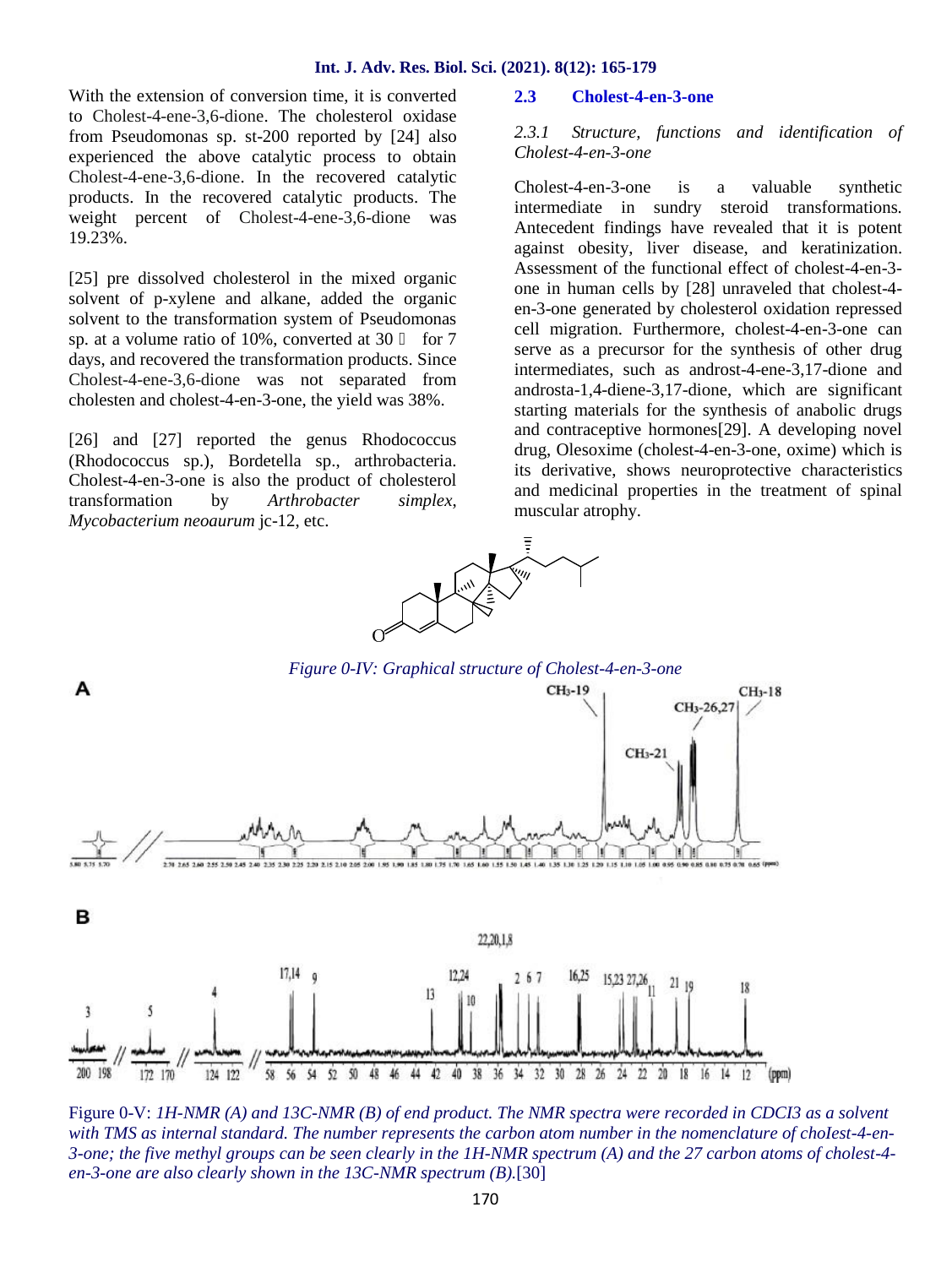| <b>CARBON ATOM</b><br>NO. | <b>CHEMICAL SHIFT</b><br>(PPM) <sub>a</sub> | <b>CARBON ATOM</b><br>NO. | <b>CHEMICAL SHIFT</b><br>(PPM) <sub>a</sub> |
|---------------------------|---------------------------------------------|---------------------------|---------------------------------------------|
| $\,1$                     | 35.71                                       | 15                        | 24.18                                       |
| $\overline{2}$            | 33.99                                       | 16                        | 28.17                                       |
| $\mathfrak{Z}$            | 199.59                                      | 17                        | 56.13                                       |
| $\overline{4}$            | 123.75                                      | 18                        | 11.95                                       |
| 5                         | 171.62                                      | 19                        | 17.39                                       |
| 6                         | 32.96                                       | 20                        | 33.75                                       |
| $\overline{7}$            | 32.07                                       | 21                        | 18.64                                       |
| 8                         | 35.65                                       | 22                        | 36.13                                       |
| 9                         | 53.83                                       | 23                        | 23.82                                       |
| 10                        | 38.61                                       | 24                        | 39.50                                       |
| 11                        | 21.04                                       | 25                        | 28.01                                       |
| 12                        | 39.64                                       | 26                        | 22.55                                       |
| 13                        | 42.41                                       | 27                        | 22.80                                       |
| 14                        | 55.89                                       |                           |                                             |

*Table* 0-I: The 13C chemical signals for the product (in ppm downfield from tetramethylsilane, in chloroform *deuteride).*

(a) The chemical shifts data for cholest-4-en-3-one.Note: These chemical shifts data are in accordance with the spectral database for organic compounds (SDBS number 15235).



Figure 0-VI: *IR spectrum of Cholest-4-en-3-one (KBr disk)as recorded on an FT-IR spectrometer. The spectrum is identical with the standard IR spectrum of cholest-4-en-3-one in the Sadtler Standard Infrared Grating Spectra database.*[30]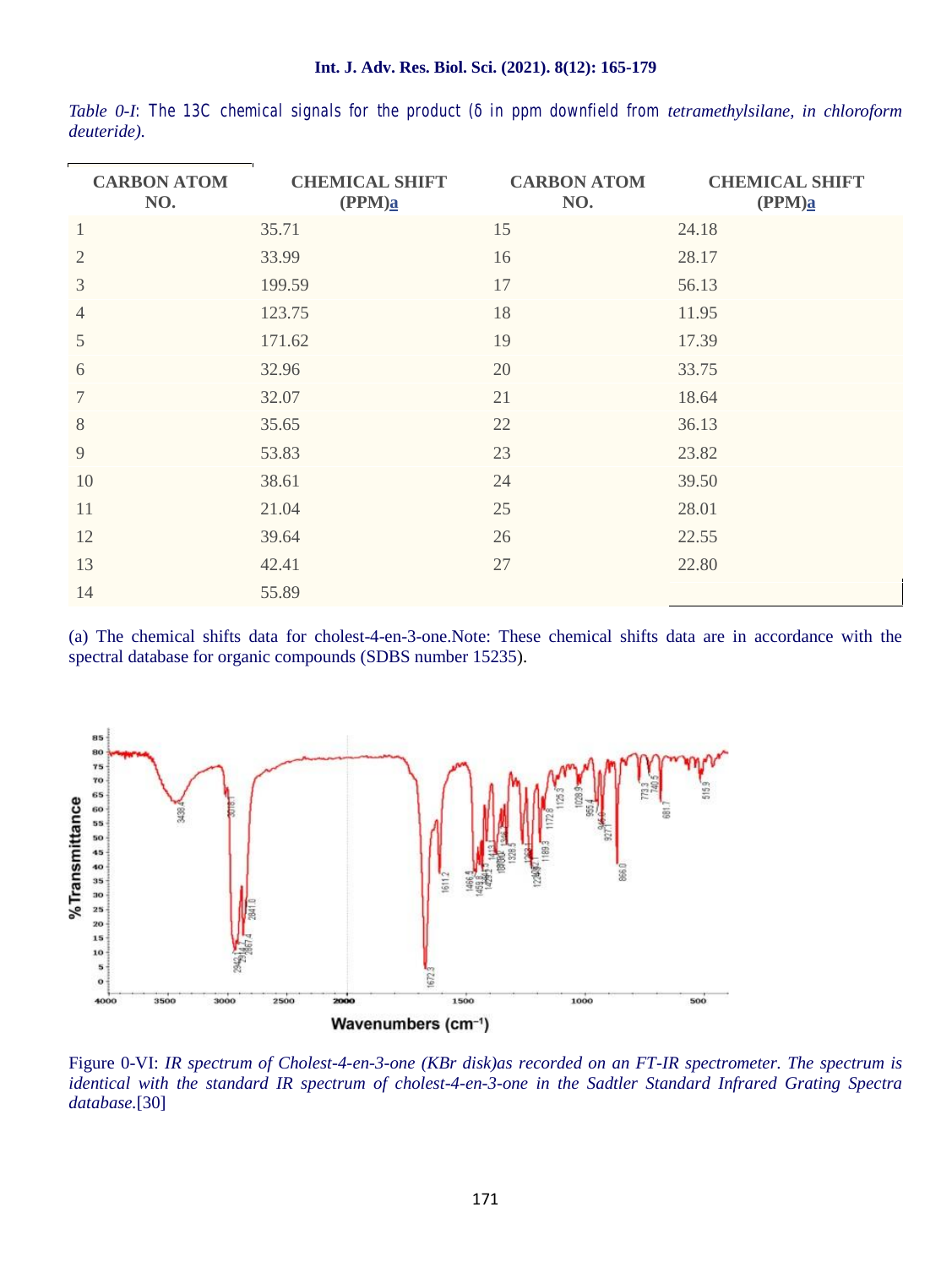#### **2.3.2 Synthesis of Cholest-4-en-3-one**

#### *2.3.2.1 Chemical synthesis*

Cholest-4-en-3-one may be synthesized chemically by methods such as the Oppenauer oxidation. Oppenauer Oxidation is the involves the conversion of secondary alcohols to their corresponding ketones by selective oxidation. The reaction is usually catalyzed by an aluminium alkoxide, accompanied by heat proceeding by oxidizing the secondary alcohol to its akin ketone. The hydroxyl group attached to the cholesterol is a secondary alcohol and therefore under the catalysis of an aluminium alkoxide accompanied by heat, will undergo oxidation to its corresponding ketone, producing cholest-4-en-3-one.



#### *Equation 0-<sup>1</sup>*

This can be problematic as high temperatures are employed, large quantities of ketone hydride acceptors and aldol condensation products produced with the hydride acceptors. The focus of research to develop more efficient Oppenauer-type oxidations that may proceed under milder condition have proven quite successful, with diisopropoxyaluminum trifluoroacetate efficiently catalyzing the oxidation of a variety of secondary alcohols in benzene at room temperature using 4-nitrobenzaldehyde as hydride acceptor. The complexity of these reactions, the use of harmful solvents such as benzene and the need for several steps in order to yield cholest-4-en-3-one accompanied with the long periods of time these processes take, necessitates the focus on new ways of achieving cholesterol oxidation to cholest-4-ene-3 one.

#### **2.3.2.2 Biological synthesis**

As at now, there are various reports on the increasing research on the biological synthesis of cholest-4-en-3 one. Numerous microorganisms such as Enterobacter, Arthrobacter, Mycobacterium and Gordonia are suitable for the transformation of cholesterol to cholest-4-en-3-one[26], [31]–[33]. The biotransformation of cholesterol has been achieved by various methods such as, the use of whole cells with the addition of metal ions and surfactants to ameliorate the activity of enzyme. The use of enhanced transformation conditions and the expression of cholesterol oxidase (COD) gene to improve bioconversion of steroids have achieved commendatory results in improve the activity of the enzyme.

*Equation 0-<sup>2</sup> Cholesterol + O<sup>2</sup>*

 $\longrightarrow$  *Cholest-4-en-3-one + H<sub>2</sub>O<sub>2</sub></sup>*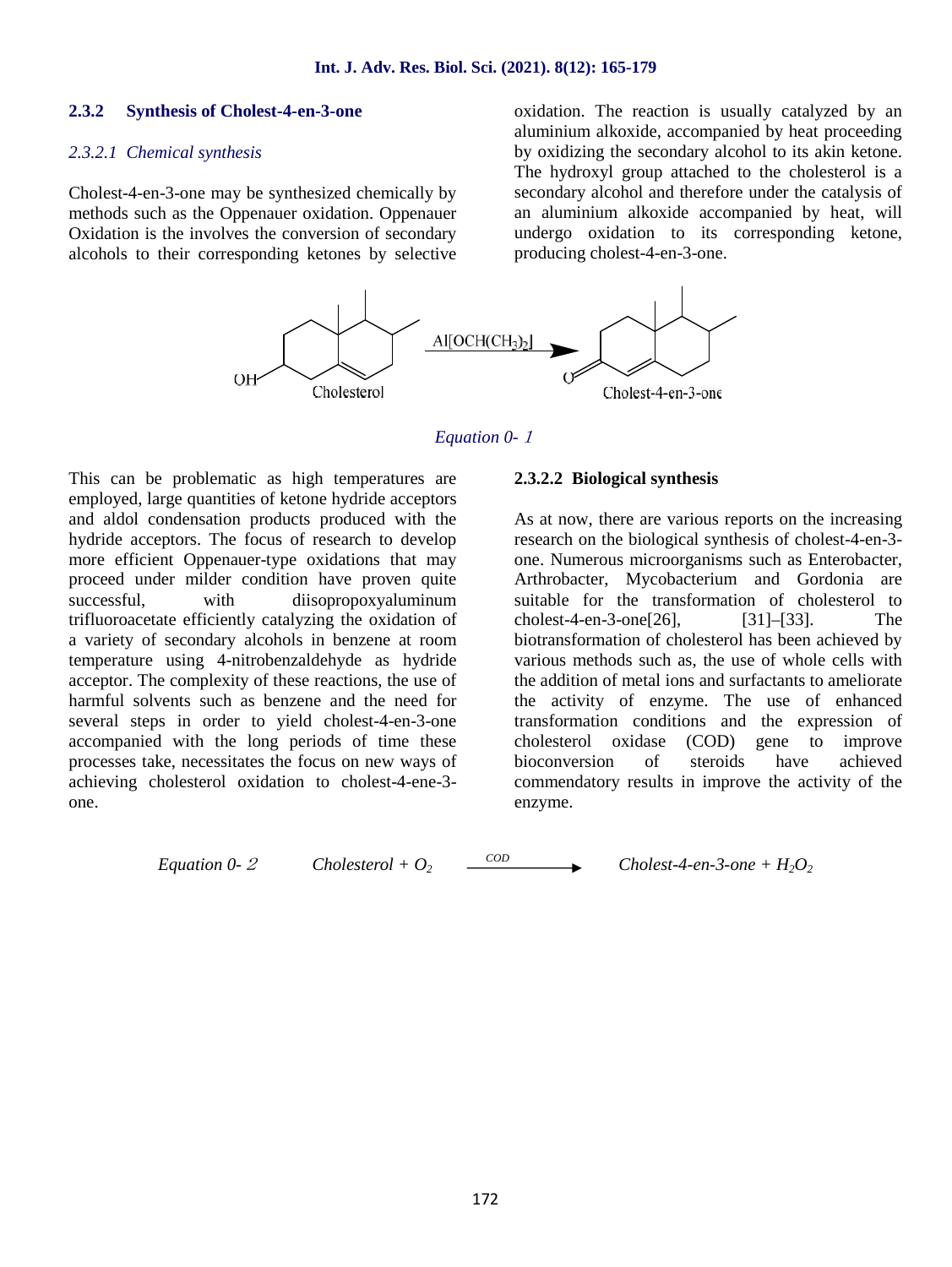| Name                         | Chemical structure                  | Substrate action site                                                                             | Microorganisms that<br>can be used to<br>transform | References       |
|------------------------------|-------------------------------------|---------------------------------------------------------------------------------------------------|----------------------------------------------------|------------------|
| Cholest-4-en-3-one<br>(C4EO) | $\eta_{\ell_{\ell_{\ell}}}$<br>ર્િ≣ | Substrate<br>cholesterol<br>C3 hydroxyl<br>oxidized to ketone<br>group; $5$<br>isomerization to 4 | Brevibacterium sp.<br>Rhodococcus sp.              | $[34]$<br>$[35]$ |
|                              |                                     |                                                                                                   | Arthrobacter simplex                               | $[36]$           |
|                              |                                     |                                                                                                   | Bordatella sp.                                     | $[26]$           |
|                              |                                     |                                                                                                   | Pseudomonas sp.                                    | $[37]$           |
| Cholest-4-ene-3,6-<br>dione  |                                     | Substrate<br>cholesterol                                                                          | Mycobacterium                                      | $[27]$           |
|                              |                                     | C <sub>3</sub> hydroxyl, C <sub>6</sub><br>Oxidized to ketone;                                    | Pseudomonas sp.                                    | $[25]$           |
|                              |                                     | 5 isomerization to<br>4                                                                           | Pseudomonas<br>fluorescens                         | $[23]$           |

# **Int. J. Adv. Res. Biol. Sci. (2021). 8(12): 165-179**

|                             |                                                                | Arthrobacter simplex       | $[36]$ |
|-----------------------------|----------------------------------------------------------------|----------------------------|--------|
|                             |                                                                | Bordatella sp.             | $[26]$ |
|                             |                                                                | Pseudomonas sp.            | $[37]$ |
| Cholest-4-ene-3,6-<br>dione | Substrate<br>cholesterol                                       | Mycobacterium              | $[27]$ |
|                             | C <sub>3</sub> hydroxyl, C <sub>6</sub><br>Oxidized to ketone; | Pseudomonas sp.            | $[25]$ |
|                             | 5 isomerization to<br>4                                        | Pseudomonas<br>fluorescens | $[23]$ |
|                             |                                                                |                            |        |

### Table 0-II.1 Comparison of cholest-4-en-3-one and cholest-4-ene-3,6-dione

# **3. Application of organic solvents and** *Burkholderia cepacia* **in transformation of sterols**

There is no doubt about the significant progress made in the development of effective biocatalysts to enhance sterol microbial transformation, however, there is still a high demand to continue to search for cost-effective and economical biotechnologies to prompt invaluable products/derivatives[38]. As discussed earlier, one of the major problems of the microbial conversion sterols is low sterol solubility in aqueous media (between 1- 100µM)[39]. Low solubility occasions poor availability of substrate to whole-cell biocatalysts, reduced cell dispergation; it is mostly also a reason for foaming at scaled fermentations. Attempts made to enhance bioconversions were based on micronization of substrate particles, surfactant-facilitated emulsification, application of two-phase systems with organic solvents, liquid polymers, or cyclodextrins, as well as combinations of different methods. There are other setbacks in microbial conversion technologies such as the inhibition effect, or even toxicity of steroid substrate/product for microbial cells in some cases, as

well as undesirable degradation of steroid product by whole cells. The most efficient approaches used to solve these problems include selection of strains tolerant to high concentrations of toxic steroid product and in situ product recovery [40].

# **3.1 Application of organic solvents to improve sterol bioconversion**

Sterol compounds being lipophilic, have better solubility in organic solvents. Therefore, in order to enhance the availability of sterols in a conversion system, sterol compounds can be pre-dissolved in minute volumes of organic solvents and then added to the conversion system to take part in the reaction process.

The organic solvent used to dissolve the substrate sterol and the transformation medium solution form a two-phase system. The microbial transformation of sterol is carried out at the interface of the two phases or in the aqueous phase. In the two-phase reaction system, the organic solvent can act as a repository for the substrate, increase the solubility of the sterol in the reaction system, distribute the substrate in aqueous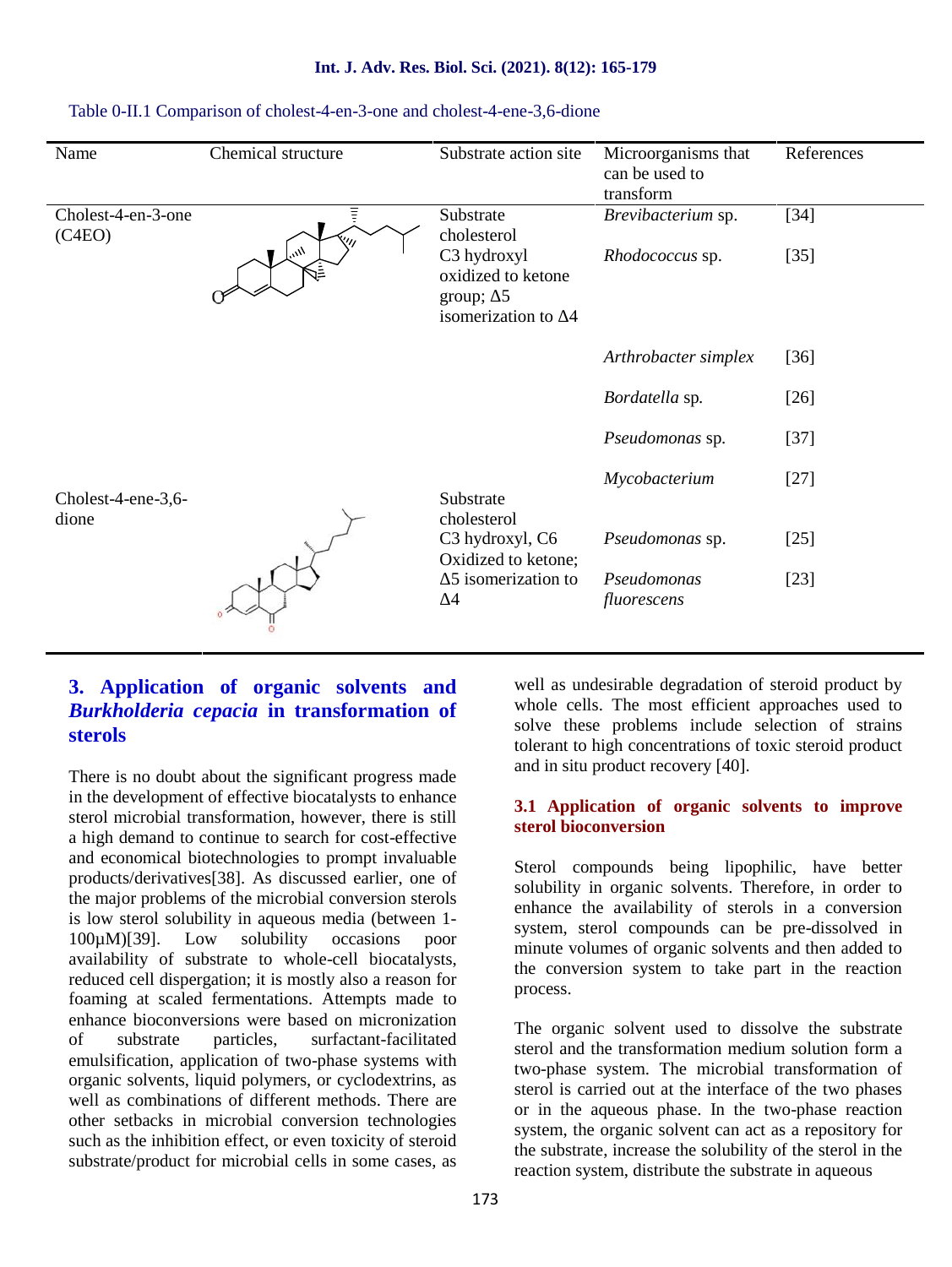#### **Int. J. Adv. Res. Biol. Sci. (2021). 8(12): 165-179**

and non-aqueous media through the slow controlled release [37], increase the dissolution rate of substrate, improves contact efficiency between microorganism and substrate, and then promotes the forward progress of the transformation reaction; at the same time, the organic solvent can be used as the extractant of the conversion product and the feedback inhibition of the product can be reduced or even relieved.

Cholesterol can also be effectively transformed by dissolving in mixed organic solvents, as demonstrated by Rikizo Aono et. al[41], who dissolved cholesterol in p-xylene and diphenylmethane, (3:7, V/V) using Pseudomonas sp. ST-200 strain via dehydrogenation and oxidation; added mixed organic solvents containing cholesterol (final concentration of 2mg/ml) to the transformation system and the mixed organic solvents accounted for 10% of the total volume of the transformation system. After 8 days of culture, the final concentration of cholesterol was 0.04mg/ml, that is, 98% of cholesterol was transformed [25]. Malaviya and Gomes developed a chloroform microemulsion which allowed a maximum sitosterol solubility of 8g/L, and 4-Androsten-3,17-dione yield of 0.45g/L [42].

[30] performed enzymatic conversion from cholesterol to cholest-4-en-3-one by COD solution in an aqueous/organic biphasic system in a 0.5 L rotary shaking flask or 5 L fermenter, with reaction conditions as follows: 1 g cholesterol, 130 mL aqueous/organic solvent mixture (10:3, v/v), 0.5 L flask, 250 rpm, 30°C, 3 hours.

Table 0-I: *Comparison of bioconversion performance using different organic solvents. (Adapted from* [30])

| Organic<br>solvents | Conversion <sup>a</sup> $(\% )$ | <b>Residual enzyme</b><br>activity <sup>b</sup> $(\frac{6}{6})$ | Productivity<br>$(g.L^{-1} \cdot h^{-1})$ |
|---------------------|---------------------------------|-----------------------------------------------------------------|-------------------------------------------|
| Glycerin            | 13.5                            | $83.5 \pm 4.1$                                                  | 0.45                                      |
| Ethyl acetate       | 16.3                            | $82.4 \pm 3.8$                                                  | 0.54                                      |
| Isoamyl<br>alcohol  | 45.2                            | $81.2 \pm 3.2$                                                  | 1.51                                      |
| Butyl acetate       | 47.6                            | $85.7 \pm 4.5$                                                  | 1.59                                      |
| Petroleum<br>ether  | 61.2                            | $72.3 \pm 3.4$                                                  | 2.04                                      |
| Hexane              | 76.5                            | $69.1 \pm 3.1$                                                  | 2.55                                      |
| Decane              | 87.3                            | $64.4 \pm 3.3$                                                  | 2.91                                      |
| Heptadecane         | 88.7                            | $63.3 \pm 3.5$                                                  | 2.96                                      |

(a) The conversion system consisted of 100 mL enzyme solution, 30 mL organic solvent, and 1 g cholesterol; then the conversion was carried out at 30°C, 250 rpm for 3 hours. The long-chain hydrocarbons showed higher conversions, and petroleum ether possessed the best cost performance.

(b) The enzymatic activity is shown as relative activity with mean  $\pm$  standard error. The absolute activity corresponding to 100% was 272.6 U/L. It showed that the residual enzyme activity decreased with the increase of conversion rate.

# *3.2 Burkholderia cepacia*

The microbial conversion of water-insoluble substrates such as steroids has been stalled due to their low solubility in aqueous media. Organic solvents are usually applied to the solution to solubilize waterinsoluble hydrophobic compounds. Meanwhile, most enzymes can be easily inactivated in the presence of organic solvents [43]. Organic-solvent-tolerant microorganisms are essential in screening for extracellular enzymes in the presence of organic solvents [44]. [45] isolated a cyclohexane-tolerant and cholesterol-oxidizing *Burkholderia cepacia* strain ST- 200 which produces a fascinating extracellular cholesterol oxidase. This enzyme is vastly firm in the presence of organic solvents or detergents, and is also thermo-stable [46].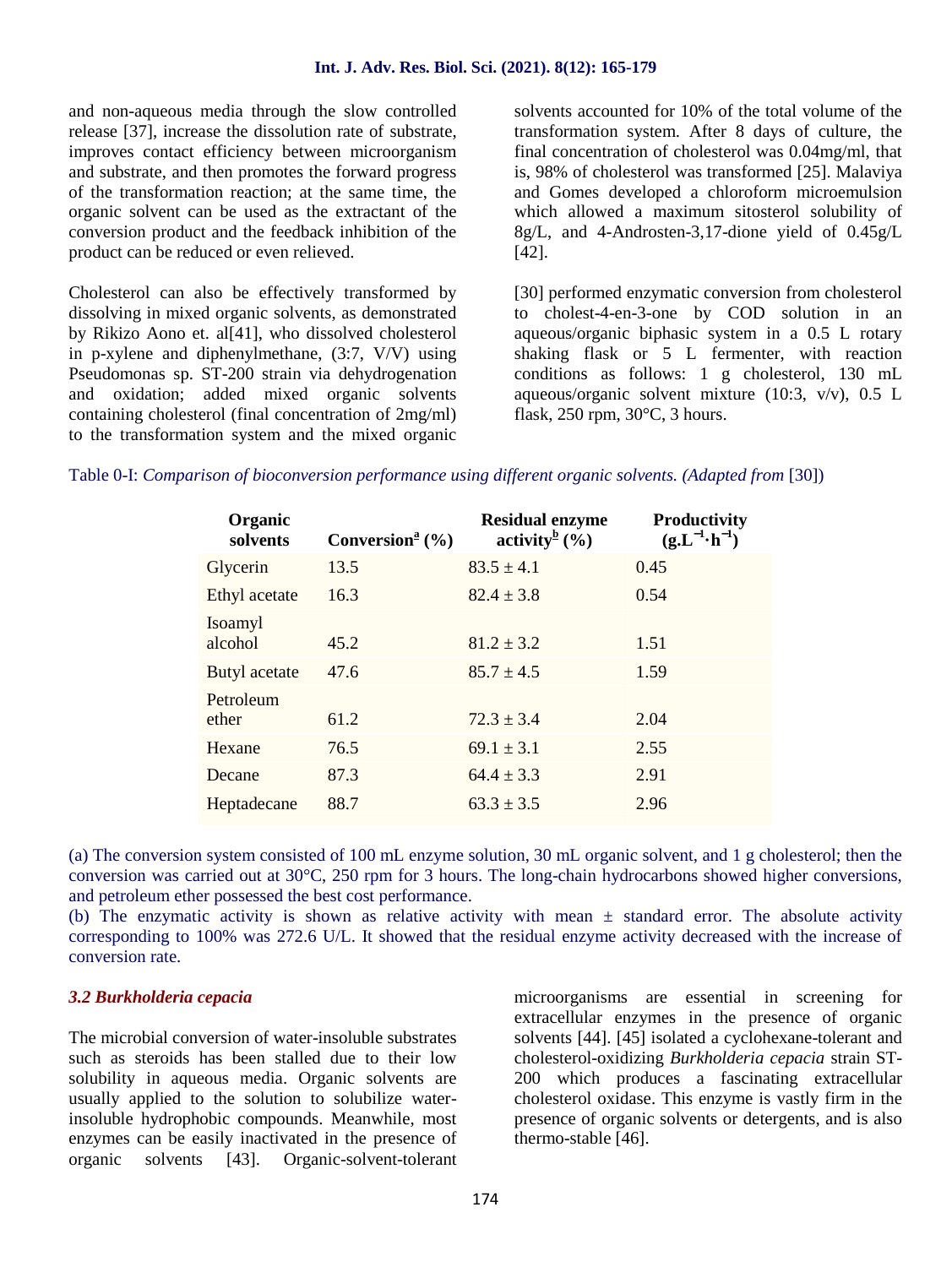### *3.2.1 Establishment of subject basis*

At present, the biotransformation of sterols focuses mostly on the modification of sterol at the C-3, C-9 and C-17, whilst there remain few studies on the ketylation of C-6. Specific strains of *Burkholderia cepacia* carry out the transformation of cholesterol and does not cause the degradation of C-17 branched chain, but carries out oxidation and isomerization at

specific parts of A and B rings of sterol nucleus to obtain cholest-4-ene-3,6-dione (CEDO), a product with high medical value.

CEDO can be used to prepare drugs for the treatment of or prevention of neuronal injury, has antitumor activity [15], has excellent physiological effects such as anti-obesity, improves lipid metabolism [20].



### *Equation 0-1: Biotransfomation of cholesterol to cholest-4-ene-3,6-dione and cholest-4-en-3-one by B. cepacia.*

# **4. Challenges and Further research**

Most organic solvents are usually toxic to microorganisms and cause damage to the cells. Most microorganisms cannot grow in the medium containing large amount of organic solvent [25], which then requires that the strains used for biotransformation have good organic solvent tolerance.

At the same time, organic solvents cause damage to the human body. They are volatile and can cause damage to the respiratory system and the nervous system if exposed to its environment for a long period.

Furthermore, with the extension of transformation time, the organic solvent will decrease in the transformation system, resulting in the inhibition of the of products; organic solvents are flammable and explosive, therefore pollute the environment, also inconsistent with the purpose of green environmental protection[47].

Further research is required to provide insights into the development of efficient methods of biotransformation of cholesterol and other poorly water-soluble compounds, via limited enzymatic application and complex reaction systems.

It may also be required to provide insights into the progress of bioreactor development to facilitate the safe use of various organic solvents that may be harmful to the environment. Although, the use of bioreactors in biotransformation has been on the scene for decades now, of which [2] and [48] reported good results for two-phase bioreactors containing oleyl alcohol as a co-solvent for the degradation of benzene, toluene, xylene, and phenols by the Pseudomonas species. Approbatory results have also been shared for the application of silicone oil in two- 2 phase bioreactors for biodegradation of polycyclic aromatic hydrocarbons like pyrene, chrysene, benzo[a]pyrene and perylene[49].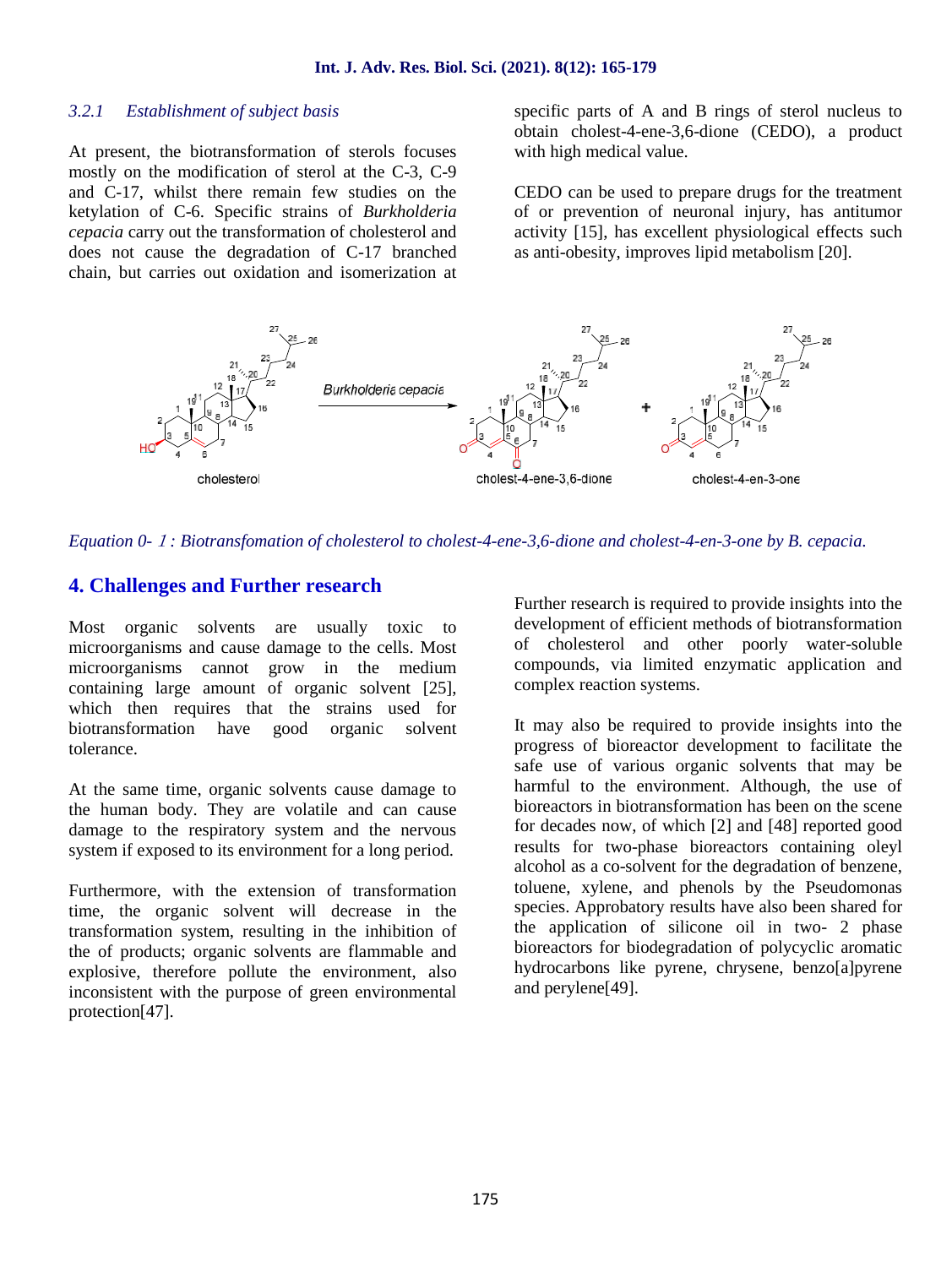

Figure 0-I: *Schematic diagram of a two-phase-liquid bioreactor (Adapted from* [50]*)*

# **Acknowledgement**

Special thanks to God to the supply of unlimited<br>strength Much gratitude to my professors Zhang [5] strength. Much gratitude to my professors, Zhang laoshi and Yang laoshi. I would also like to thank my colleagues, miss Lin and Li Ya for their immense support. I also appreciate my friends, loved ones and my very own special best friend.

# **References**

- [1] R. K. HN Bhatti, "Biological transformations of steroidal compounds: a review," *Steroids*, vol. 77, no. 12, pp. 1267–1290, Oct. 2012, doi: 10.1016/j.steroids.2012.07.018.
- [2] L. D. Collins and A. J. Daugulis, "Simultaneous biodegradation of benzene, toluene, and p-xylene in a two-phase partitioning bioreactor: concept demonstration and practical application," *Biotechnology progress*, vol. 15, no. 1, pp. 74–80, Jan. 1999, doi: 10.1021/BP980112I.
- [3] J. Hogg, "Steroids, the steroid community, and Upjohn in perspective: a profile of innovation," *Steroids*, vol. 57, no. 12, pp. 593–616, 1992, doi: 10.1016/0039- 128x(92)90013-y.
- [4] S. B. Mahato and S. Garai, "Advances in microbial steroid biotransformation," *Steroids*, vol. 62, no. 4, pp. 332–345, Apr. 1997.
- [5] P. Fernandes, B. Sommer Ferreira, and J. M. Sampaio Cabral, "Solvent tolerance in bacteria: role of efflux pumps and cross resistance with antibiotics," *Intern J Antimicrob Agents*, vol. 22, no. 3, pp. 211– 216, Sep. 2003, doi: 10.1016/s0924- 8579(03)00209-7.
- [6] M. A. Lampe *et al.*, "Human stratum corneum lipids: Characterization and regional variations," *Journal of Lipid Research*, vol. 24, no. 2, pp. 120–130, 1983, doi: 10.1016/S0022-2275(20)38005-6.
- [7] M. A. Lampe, M. L. Williams, and P. M.<br>Elias. "Human epidermal lipids: Elias, "Human epidermal lipids: Characterization and modulations during differentiation," *Journal of Lipid Research*, vol. 24, no. 2, pp. 131–140, 1983, doi: 10.1016/s0022-2275(20)38006-8.
- [8] R. E. Ostlund, S. B. Racette, and W. F. Stenson, "Inhibition of cholesterol absorption by phytosterol-replete wheat germ compared with phytosterol-depleted wheat germ," *American Journal of Clinical Nutrition*, vol. 77, no. 6, 2003, doi: 10.1093/ajcn/77.6.1385.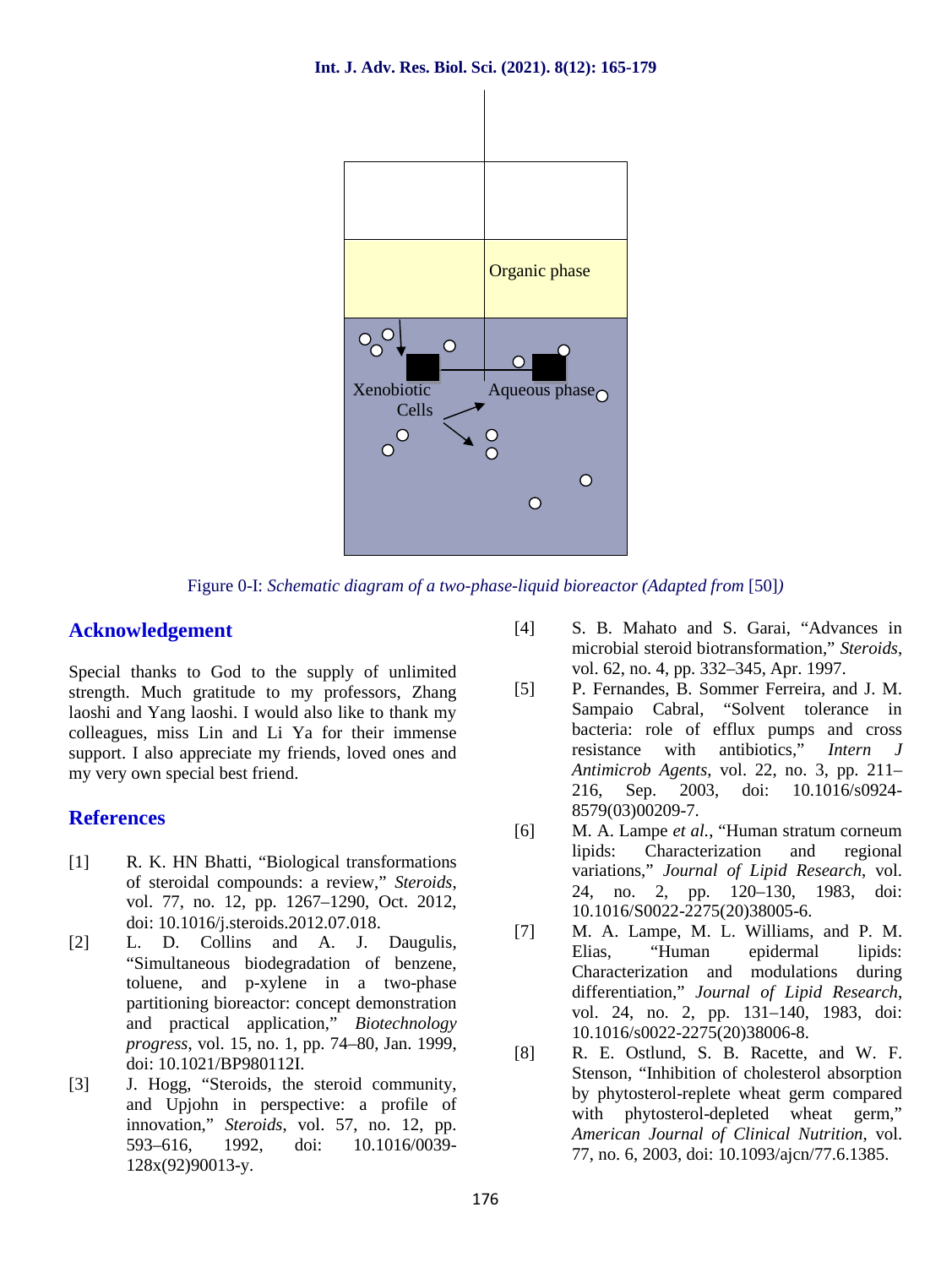- [9] V. Giorgi, P. Menéndez, and C. García- Carnelli, "Microbial transformation of cholesterol: reactions and practical aspects an update," *World Journal of Microbiology and Biotechnology*, vol. 35, no. 9. 2019. doi: 10.1007/s11274-019-2708-8.
- [10] Z. F. Wang, Y. L. Huang, J. F. Rathman, and S. T. Yang, "Lecithin-enhanced biotransformation of cholesterol to androsta- 1,4-diene-3,17-dione and androsta-4-ene-3,17 dione," *Journal of Chemical Technology and Biotechnology*, vol. 77, no. 12, pp. 1349– 1357, Dec. 2002, doi: 10.1002/JCTB.728.
- [11] B. G. Keevil, "LC–MS/MS analysis of steroids in the clinical laboratory," *Clinical Biochemistry*, vol. 49, no. 13–14, pp. 989– 997, Sep. 2016, doi: 10.1016/J.CLINBIOCHEM.2016.04.009.
- [12] M. Mukrimin *et al.*, "Evaluation of potential genetic and chemical markers for Scots pine tolerance against *Heterobasidion annosum* infection," *Planta*, vol. 250, no. 6, 2019, doi: 10.1007/s00425-019-03270-8.
- [13] J. A. Nazeam, H. A. Gad, H. M. El-Hefnawy, and A. N. B. Singab, "Chromatographic separation and detection methods of Aloe arborescens Miller constituents: A systematic review," *Journal of Chromatography B: Analytical Technologies in the Biomedical and Life Sciences*, vol. 1058. 2017. doi: 10.1016/j.jchromb.2017.04.044.
- [14] "胆甾-4-烯-3,6- 二酮在制备治疗或预防神经元损伤药物中 [24] 的应用的制作方法\_2." http://www.xjishu.com/zhuanli/05/201711317 423\_2.html (accessed Oct. 15, 2021).
- [15] B. Jean-Claude, V. Q. Eric, I. Laurent, D. Janique, K. Robert, and D. Francis, "STEROID COMPOUNDS WITH ANTI- TUMOR ACTIVITY." Dec. 18, 2003. Accessed: Oct. 14, 2021. [Online]. Available: http://v3.espacenet.com/textdoc?DB=EPODO C&IDX=EP1572715
- [16] G. Maerker, "Cholesterol autoxidation- current status.," *Journal of the American Oil Chemists' Society*, vol. 64, no. 3, pp. 388–392, Mar. 1987, doi: 10.1007/BF02549301.
- [17] L. L. Smith, "Cholesterol autoxidation 1981– 1986," *Chemistry and Physics of Lipids*, vol. 44, no. 2–4, pp. 87–125, Jul. 1987, doi: 10.1016/0009-3084(87)90046-6.
- [18] A. Migliuolo, V. Piccialli, and D. Sica, "Steroidal ketones from the sponge geodia cydonium," *Journal of Natural Products*, vol. 53, no. 5, pp. 1262–1266, 1990, doi: 10.1021/NP50071A019.
- [19] A. C. Hunter and S. M. Priest, "An efficient one-pot synthesis generating 4-ene-3,6-dione functionalised steroids from steroidal 5-en-3 ols using a modified Jones oxidation methodology," *Steroids*, vol. 71, no. 1, 2006, doi: 10.1016/j.steroids.2005.07.007.
- W. Zhang *et al.*, "Synthesis and biological evaluation of steroidal derivatives as selective inhibitors of AKR1B10," *Steroids*, vol. 86, pp. 39–44, Aug. 2014, doi: 10.1016/J.STEROIDS.2014.04.010.
- [21] J. M. Brunel, C. Loncle, N. Vidal, M. Dherbomez, and Y. Letourneux, "Synthesis and antifungal activity of oxygenated cholesterol derivatives," *Steroids*, vol. 70, no. 13, pp. 907–912, Dec. 2005, doi: 10.1016/J.STEROIDS.2005.06.007.
- [22] S. Shen, H. Li, and W. Yang, "The preliminary evaluation on cholesterol modified pullulan as a drug nanocarrier," *Drug Delivery*, vol. 21, no. 7, pp. 501–508, Nov. 2014, doi: 10.3109/10717544.2014.895068.
- J. I. Teng and L. L. Smith, "Sterol peroxidation by *Pseudomonas fluorescens* cholesterol oxidase," *Steroids*, vol. 61, no. 11, 1996, doi: 10.1016/S0039-128X(96)00135-3.
- N. Doukyu and R. Aono, "Two moles of O2 consumption and one mole of H2O2 formation during cholesterol peroxidation with cholesterol oxidase from Pseudomonas sp. strain ST-200," *Biochemical Journal*, vol. 341, no. 3, 1999, doi: 10.1042/0264- 6021:3410621.
- [25] R. Aono, N. Doukyu, H. Kobayashi, H. Nakajima, and K. Horikoshi, "Oxidative bioconversion of cholesterol by Pseudomonas sp. strain ST-200 in a water-organic solvent two-phase system," *Applied and Environmental Microbiology*, vol. 60, no. 7, pp. 2518–2523, 1994, doi: 10.1128/AEM.60.7.2518-2523.1994.
- W. H. Liu, W. C. Horng, and M. S. Tsai, "Bioconversion of cholesterol to cholest-4-en- 3-one in aqueous/organic solvent two-phase reactors," *Enzyme and Microbial Technology*, vol. 18, no. 3, 1996, doi: 10.1016/0141- 0229(95)00091-7.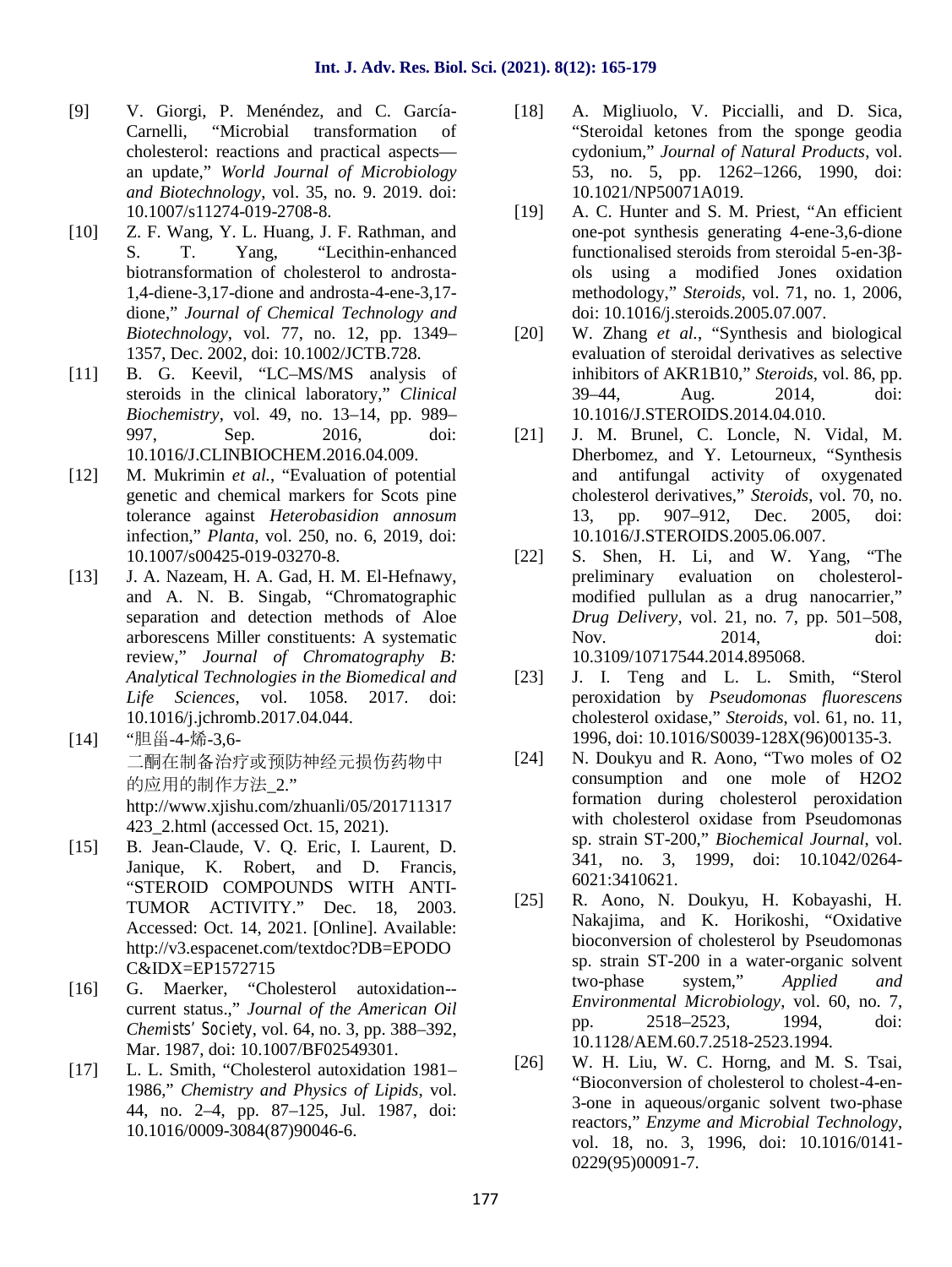- [27] M. Shao *et al.*, "Bioconversion of cholesterol" to 4-cholesten-3-one by recombinant Bacillus subtilis expressing choM gene encoding cholesterol oxidase from *Mycobacterium neoaurum* JC-12," *Journal of Chemical Technology & Biotechnology*, vol. 90, no. 10, pp. 1811–1820, Oct. 2015, doi: 10.1002/JCTB.4491.
- [28] N. M *et al.*, "Enzymatic oxidation of cholesterol: properties and functional effects of cholestenone in cell membranes.," *Plos one*, vol. 9, no. 8, pp. e103743–e103743, Aug. 2014, doi: 10.1371/JOURNAL.PONE. 0103743.
- [29] G. Q. N Dogra, "Steroid biotransformation by different strains of Micrococcus sp," *Folia Microbiol*, vol. 46, no. 1, pp. 17–20, 2001, doi: 10.1007/bf02825877.
- [30] W. K, L. W, S. J, and L. T, "Production, Purification, and Identification of Cholest-4 en-3-one Produced by Cholesterol Oxidase from Rhodococcus sp. in Aqueous/Organic Biphasic System.," *Biochemistry Insights*, vol. 8, no. Suppl 1, pp. 1–8, Feb. 2015, doi: 10.4137/BCI.S21580.
- [31] Y. Liu, G. Chen, F. Ge, W. Li, L. Zeng, and W. Cao, "Efficient biotransformation of cholesterol to androsta-1,4-diene-3,17-dione by a newly isolated actinomycete *Gordonia neofelifaecis*," *World Journal of Microbiology and Biotechnology*, vol. 27, no. 4, 2011, doi: 10.1007/s11274-010-0513-5.
- [32] D. Ye *et al.*, "Purification and characterization of extracellular cholesterol oxidase from Enterobacter sp.," *World Journal of Microbiology and Biotechnology*, vol. 24, no. 10, pp. 2227–2233, Oct. 2008, doi: 10.1007/S11274-008-9734-2/FIGURES/5.
- [33] M. Smith, J. Zahnley, D. Pfeifer, and D. Goff, "Growth and cholesterol oxidation by Mycobacterium species in Tween 80 medium.," *Applied and Environmental Microbiology*, vol. 59, no. 5, p. 1425, 1993, doi: 10.1128/aem.59.5.1425-1429.1993.
- [34] K. Arima, M. Nagasawa, M. Bae, and G. Tamura, "Microbial Transformation of Sterols," *http://dx.doi.org/10.1080/00021369.1969.108 59516*, vol. 33, no. 11, pp. 1636–1650, 2014, doi: 10.1080/00021369.1969.10859516.
- [35] L. Fernández De Las Heras, J. Perera, and J. M. Navarro Llorens, "Cholesterol to cholestenone oxidation by ChoG, the main

extracellular cholesterol oxidase of *Rhodococcus ruber* strain Chol-4," *Journal of Steroid Biochemistry and Molecular Biology*, vol. 139, pp. 33–44, 2014.

- [36] Y. Lin, J. Fu, and X. Song, "Purification and characterization of an extracellular cholesterol oxidase from a Bordetella species," *Process Biochemistry*, vol. 45, no. 9, pp. 1563–1569, Sep. 2010, doi: 10.1016/J.PROCBIO.2010.06.005.
- [37] N. Doukyu, H. Kobayashi, H. Nakajima, and R. Aono, "Control with organic solvents of efficiency of persolvent cholesterol fermentation by pseudomonas sp. Strain ST- 200," *Bioscience, Biotechnology and Biochemistry*, vol. 60, no. 10, pp. 1612–1616, 1996, doi: 10.1271/bbb.60.1612.
- [38] M. v. Donova and O. v. Egorova, "Microbial steroid transformations: Current state and prospects," *Applied Microbiology and Biotechnology*, vol. 94, no. 6, pp. 1423–1447, Jun. 2012.
- [39] R. Goetschel and R. Bar, "Formation of mixed crystals in microbial conversion of sterols and steroids," *Enzyme and Microbial Technology*, vol. 14, no. 6, pp. 462–469, Jun. 1992, doi: 10.1016/0141-0229(92)90138-E.
- A. Malaviya and J. Gomes, "Androstenedione production by biotransformation of phytosterols," *Bioresource Technology*, vol. 99, no. 15. 2008. doi: 10.1016/j.biortech.2008.01.039.
- N. Doukyu and R. Aono, "Purification of extracellular cholesterol oxidase with high activity in the presence of organic solvents from Pseudomonas sp. strain ST-200," *Applied and Environmental Microbiology*, vol. 64, no. 5, pp. 1929–1932, 1998, doi: 10.1128/AEM.64.5.1929-1932.1998.
- [42] A. Malaviya and J. Gomes, "Nutrient broth/PEG200/TritonX114/Tween80/Chlorofo rm microemulsion as a reservoir of solubilized sitosterol for biotransformation to androstenedione," *Journal of Industrial Microbiology and Biotechnology*, vol. 35, no. 11, pp. 1435–1440, Nov. 2008, doi: 10.1007/S10295-008-0444-4.
- E. Antonini, G. Carrea, and P. Cremonesi, "Enzyme catalysed reactions in water - Organic solvent two-phase systems," *Enzyme and Microbial Technology*, vol. 3, no. 4, pp. 291–296, Oct. 1981, doi: 10.1016/0141- 0229(81)90002-8.